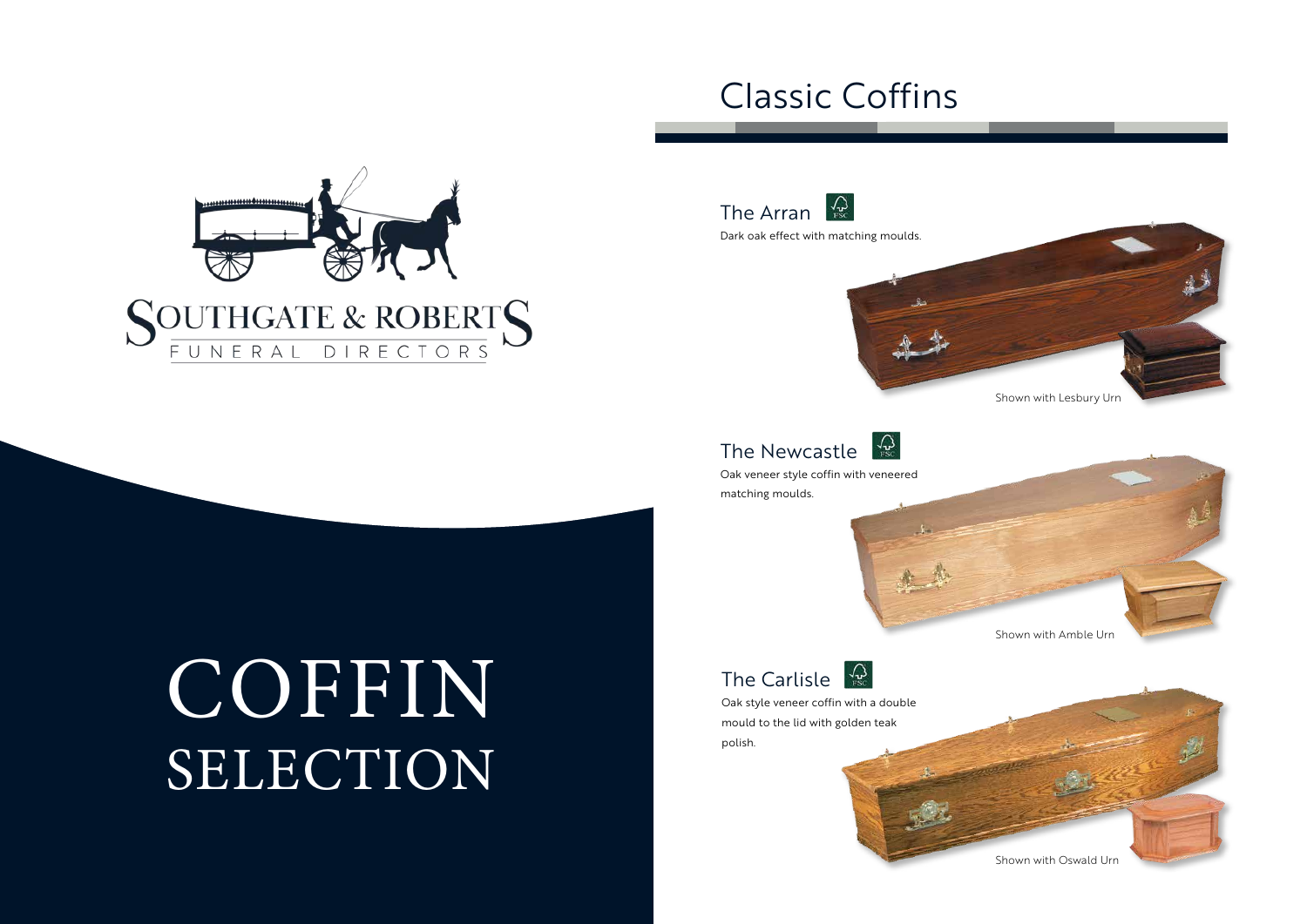## Classic Coffins



Oak style veneer coffin with 'Jacobean' shaped embossed panel sides and a raised lid.

Shown with Compton Urn



Traditional solid oak coffin with simple, unadorned sides, a raised lid and deep moulds to the base.



#### $\sqrt{\mathcal{Q}}$ The Collingwood

Oak style veneer coffin with 'Jacobean' shaped embossed panel sides and a raised lid. With a white satin interior.

Shown with Compton Urn

Shown with Bede Urn

### The Collingwood Wood

## Prestige Coffins

Traditional solid oak coffin crafted with square feature panels to the sides and wood mouldings to the lid and base.





Traditional solid oak coffin crafted with square feature panels to the sides and wood mouldings to the lid and base.



A solid larch hardwood coffin designed with a

shaped raised lid and subtle profiled sides. Polished to high gloss finish.